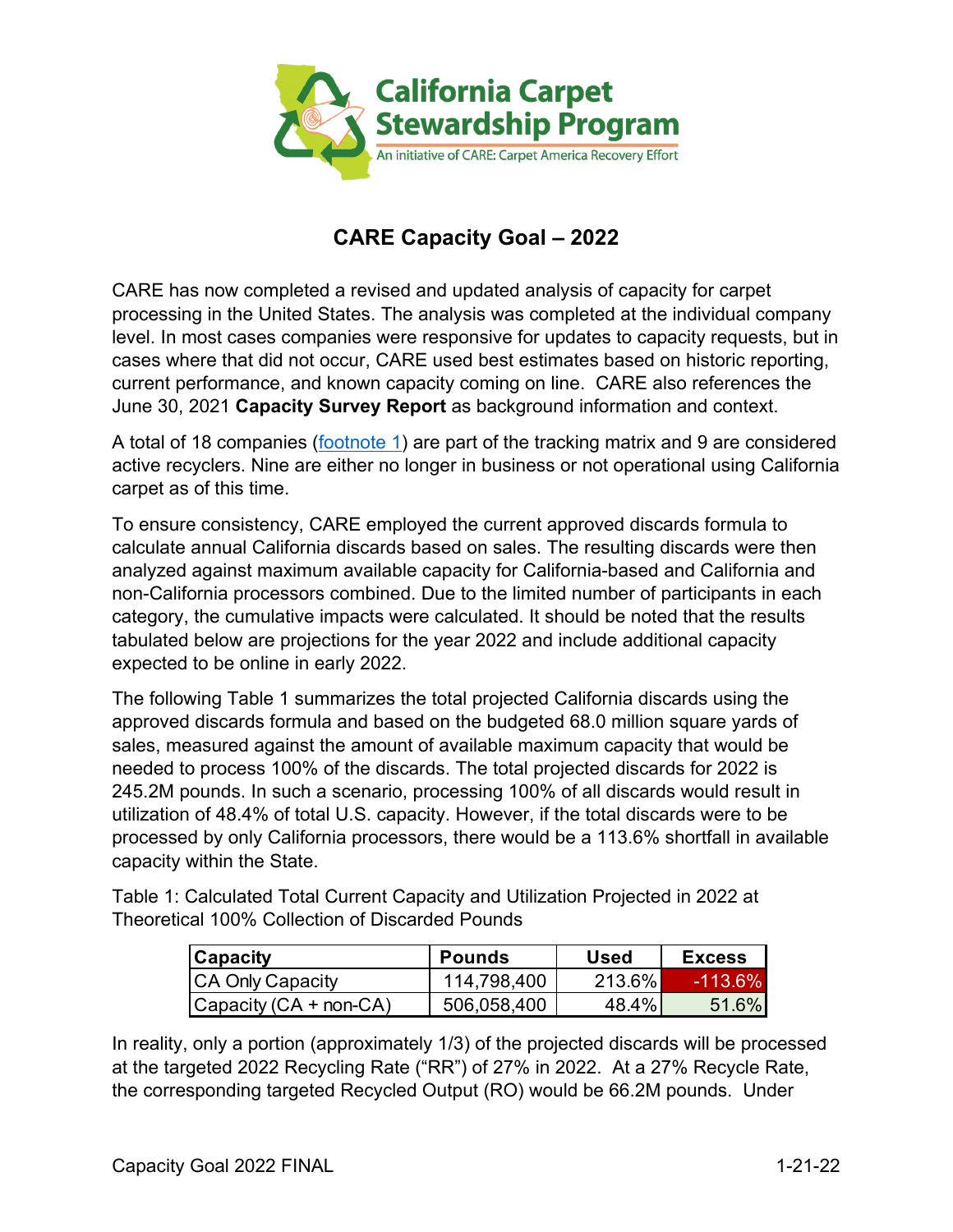be only 13.1% while California-only based processing capacity usage would be 57.7%. in the State. The following Table 2 summarizes this real-world scenario. these real-world conditions, the processing capacity utilization for the entire U.S. would This scenario leaves sufficient additional unused, but available capacity for processing

| Capacity                               | <b>Pounds</b> | <b>Used</b> | <b>Excess</b> |
|----------------------------------------|---------------|-------------|---------------|
| <b>CA Only Capacity</b>                | 114,798,400   | 57.7%       | 42.3%         |
| Capacity $(CA + non-CA)$   506,058,400 |               | $13.1\%$    | 86.9%         |

Table 2: Projected Capacity Utilization in 2022 at a 27% Recycling Rate

California capacity ended 2021 at 98.8M pounds. CARE projects new capacity coming on line in 2022 will be 16.0M pounds bringing the total 2022 capacity in State to 114.8M pounds, or a 16% increase.

 However, like most aspects of the carpet recycling infrastructure, this is not the whole picture. The growth of continuous loop commercial broadloom carpet processing has market has resulted in lower yields/pound of input. Finally, tile processing is completely resulted in slower line speeds while the growth of entry level PET for the builders different and slower than broadloom. Thus, the post-consumer carpet mix that goes into the processing line, coupled with output specifications, are not necessarily commensurate with increases new capacity is installed.

 It should be appreciated that over the last 2 years, the market dynamics have been turbulent as a result of the pandemic and its related impacts on many economic factors such as: transportation costs, labor costs, labor availability, utility costs and lease rates, etc. All geographic areas of the country have seen adverse consequences. As a result, some recycling activities east of the Mississippi have modified or minimized operations relating to CA-sourced post-consumer carpet (PCC) and one has terminated PCC recycling at this time.

 The CAPACITY GOAL for 2022 is 16.0M additional pounds on the 2021 base of 98.8M pounds. All of the new capacity is slated for California.

 support for product and market development and technical assistance. At the current time there is ample capacity both inside and outside California to meet the Approved Plan 2022 Recycling Rate Goal of 27%. This is a direct result of CARE efforts on Plan Goal 7 (approved Plan, page 13) and consistent with Advisory Committee recommendation (approved Plan, page 292, Priority 7) to ensure that 75% or more of grant funds are awarded to capacity projects within the State, and CARE

<span id="page-1-0"></span>Footnote 1: 18 companies being tracked:

Aquafil Carpet Recycling 1 Aquafil Carpet Recycling 2 Aquafil Carpet Recycling LLC Circular Polymers